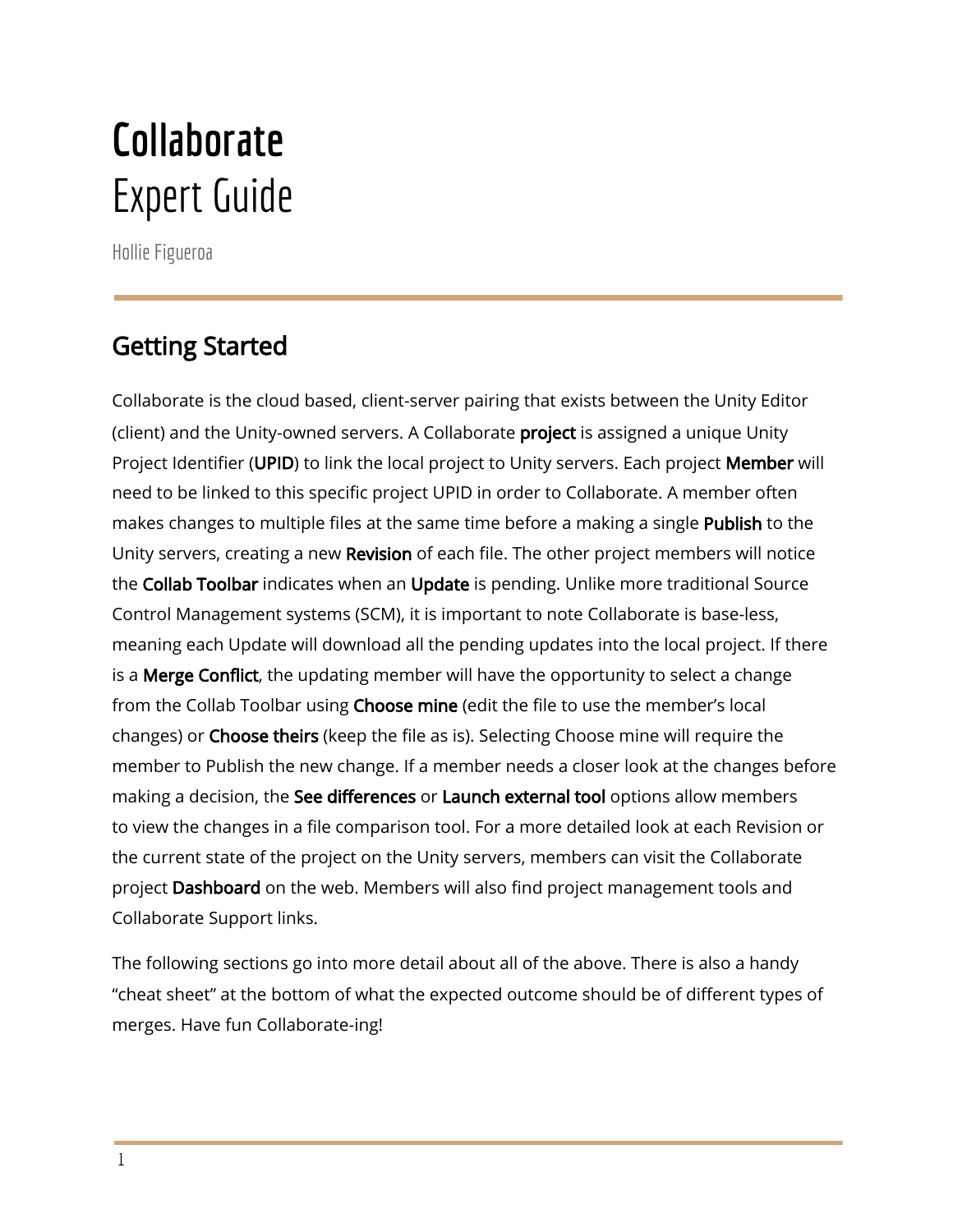### Members Grid

Project members can have different roles and access rights, giving teams complete control over access to the project. Note that Organization permissions will always override Project permissions.

| Permission<br>Level | Create<br>Project | Access In<br>The Cloud | Add/Remove<br>Members | <b>Alter Unity</b><br>Services<br><b>Settings</b> | Alter Billing<br>Information |
|---------------------|-------------------|------------------------|-----------------------|---------------------------------------------------|------------------------------|
| Owner               | X                 | X                      | X                     | X                                                 | х                            |
| Manager             |                   | X                      | X                     | X.                                                |                              |
| User                |                   | X                      |                       |                                                   |                              |

#### Projects

- **Create** 
	- Projects can enter Collaborate as brand new with no member-created assets, as robust Unity projects nearing completion, or anything inbetween.
	- After enabling, Collaborate automatically starts a Publish of the Project Settings files and the default .collabignore file.
	- The project member can then Publish any remaining files in the Assets folder.
	- Other project members will be able to download the project from In The Cloud.

TIP: A good rule of thumb is to fix any compiling errors, then save the Project locally before every Publish.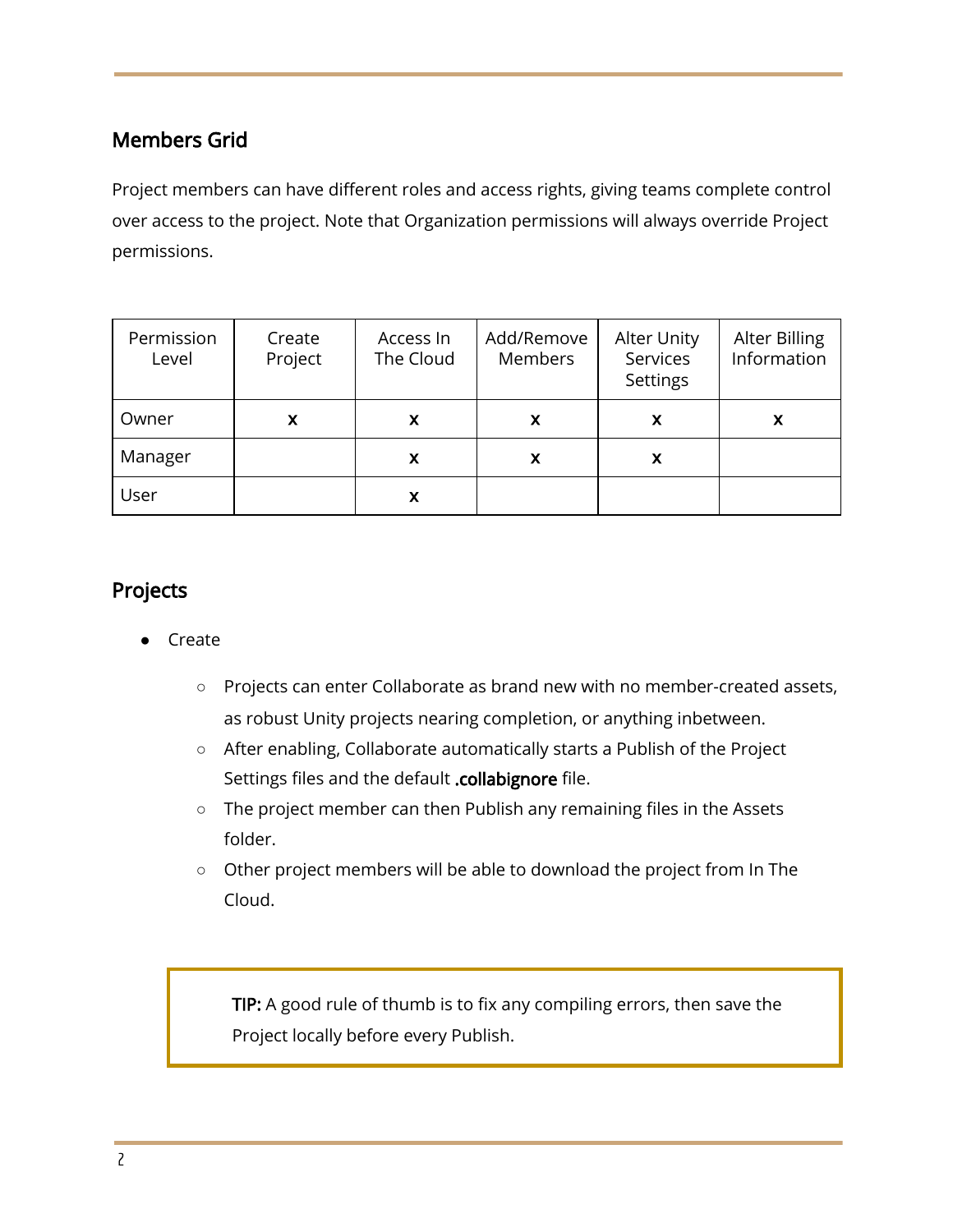- In The Cloud
	- If the Project does not exist locally, any project member can download the Project from the Unity servers.
	- From the Unity Editor Launcher window, select In The Cloud from the left column. Projects currently In The Cloud are listed alphabetically.
	- Projects that do not exist on the local machine are displayed in black. Projects that already exist locally and are also stored on the Unity servers are listed at the bottom in gray.
	- Once a project is downloaded locally, project members no longer need to download it from In The Cloud. The local copy syncs with every Publish and Update.

TIP: Members can re-download a project from In The Cloud at any time! Store a back up locally in a different folder for peace of mind or experimentation.

- Publish
	- A member ready to sync changes from the local copy to the Unity servers, can access the Publish button in the Collab Toolbar.
	- Members should make smaller, frequent commits to protect the project from networking errors and large merge issues.
	- Publish with confidence. Canceling a Publish can introduce errors in the project and History.
	- Publish code that compiles without errors. This ensures all scripts will sync properly to the Unity servers and keeps other members safe from updating to script errors.
	- Be mindful of Unity's handling of special folders, script execution order, and script serialization rules when creating or modifying plugins and c# reference scripts.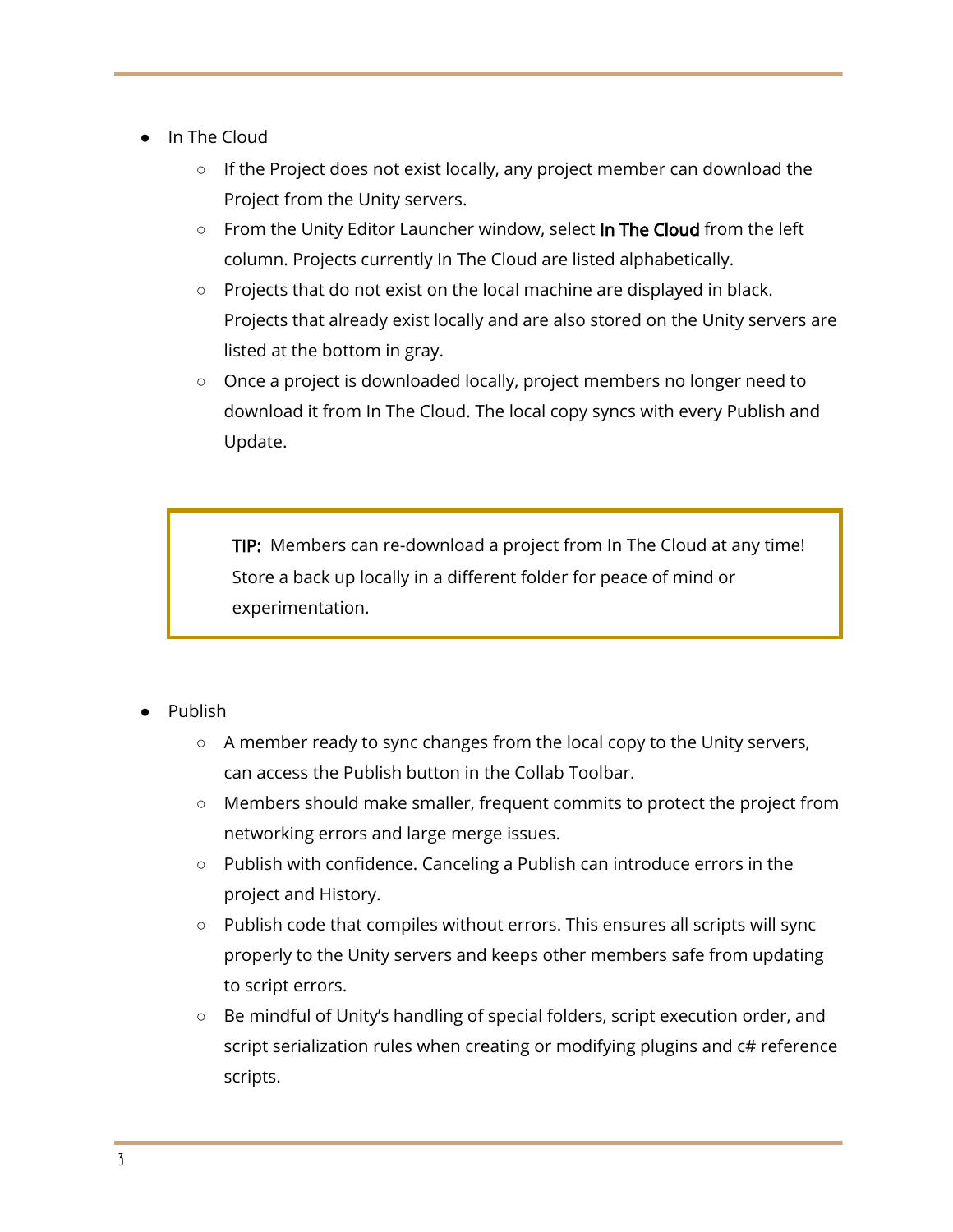- If a large Publish is necessary:
	- Keep the network stable. Collaborate is an "always connected" service, but this is extremely important during a large publish.
	- If the number of changes is over 10,000 (including .meta files), a publish is split into smaller Publish "groups" automatically
	- A large publish split into smaller groups can only be cancelled before the first group has been sent to the Unity servers.

TIP: A "large" publish can refer to both file size and the number of files being published. If a large file (size) is ready to be published, limit the number of changes published with it.

○ Collaborate offers a Partial Publish feature to facilitate small, frequent publishes. Members are able to access this feature using the right click menu in the Projects window or via the Assets dropdown and navigating to Collaborate>Publish.

#### A note about .meta files:

Unity uses .meta files to keep track of an asset's settings, references, relationships, and configurations. Collaborate hides Unity .meta files in the list of changes to simplify the view, but they still get published and should be treated with care. Meta files must *always* stay with their asset file.

- Update
	- After a publish, the Collab button will display the orange Update arrow for other team members signaling them to sync their local copies.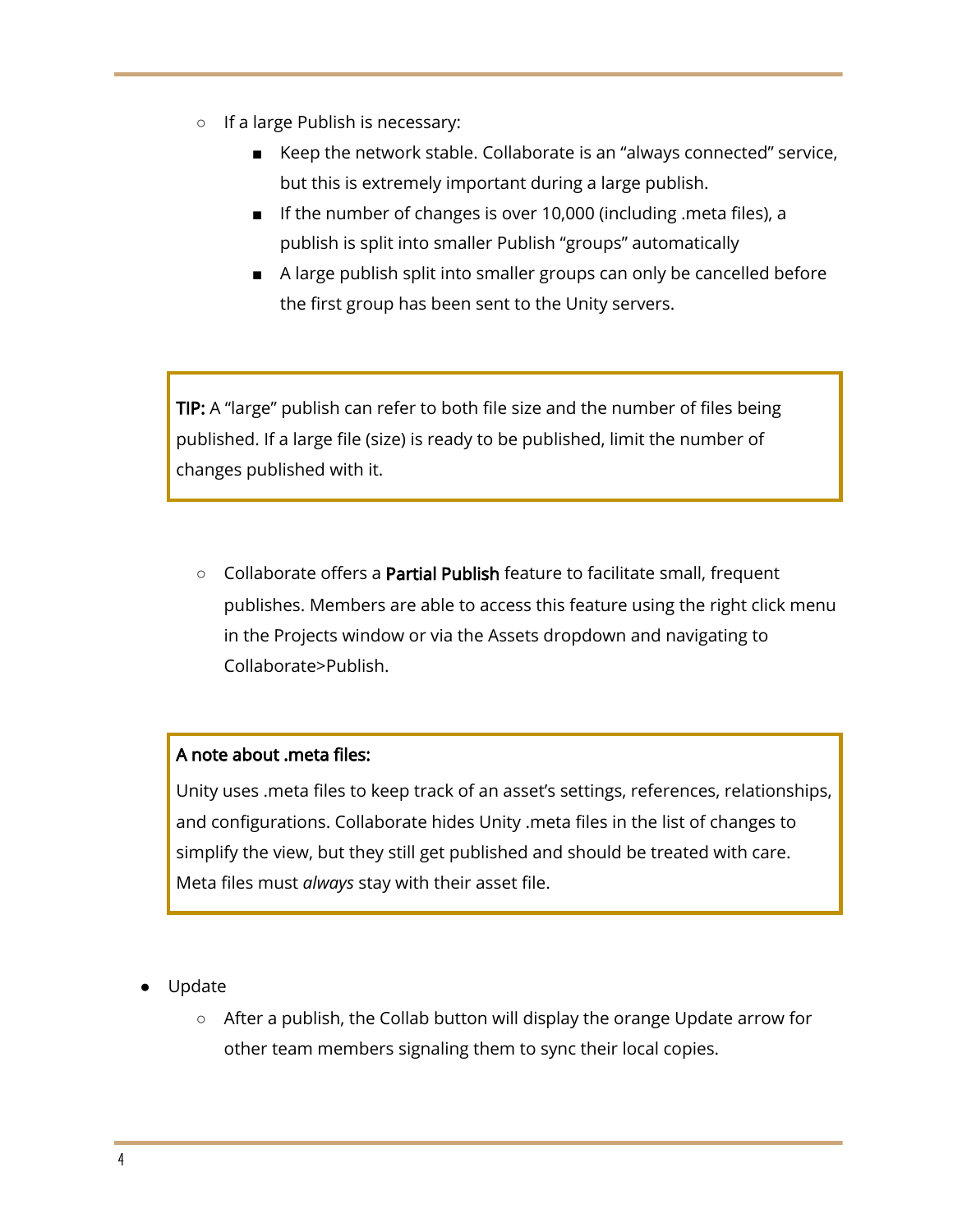- Collaborate is built on the principle of centralized development. Merging happens implicitly every Update.
- Collaborate incorporates a tool called UnityYAMLMerge that can merge .scene and .prefab files in a semantically correct way.
- Collaborate requires members to be Up To Date before they can publish. Each member should update often to prevent any publishing delays.
- Staying up to date prevents errors that can occur for members that are far behind in revision History.
- The Collab History window is a great resource for team members to view incoming changes in the Update.
- Unity upgrades
	- Upgrading to a new version of Unity always comes with an inherent risk. It is important to reference the Upgrade guides in any project upgrade with or without Collaborate.
	- Before a project member opens a Collaborate project in a new version of Unity, it is recommended to have a backup on the local disc. This can be a second version of the project downloaded from "In The Cloud" or [an](https://docs.unity3d.com/2017.1/Documentation/Manual/HOWTO-exportpackage.html) exported [unitypackage.](https://docs.unity3d.com/2017.1/Documentation/Manual/HOWTO-exportpackage.html)
	- One project member should be the "upgrade master" responsible for when the project is ready to upgrade. The upgrade master should open the project in the new version of Unity, run the API Updater, and confirm the project's integrity **before** publishing the version changes.
	- $\circ$  If the project upgrade is a major version change (ex. Unity 5.5 > Unity 5.6), it is recommended for other project members to download the upgraded project from "In The Cloud" and open in the upgraded version of Unity.
- A note about third party dll's
	- Any third party code should always be quality evaluated before publishing as part of the project to the Unity servers.
	- Project members should be mindful of any version upgrades to the dll's that may cause compiling errors or issues for other project members. (ex. Upgrading an asset store plugin while it is open and in use in the Unity Editor can cause compiling errors.)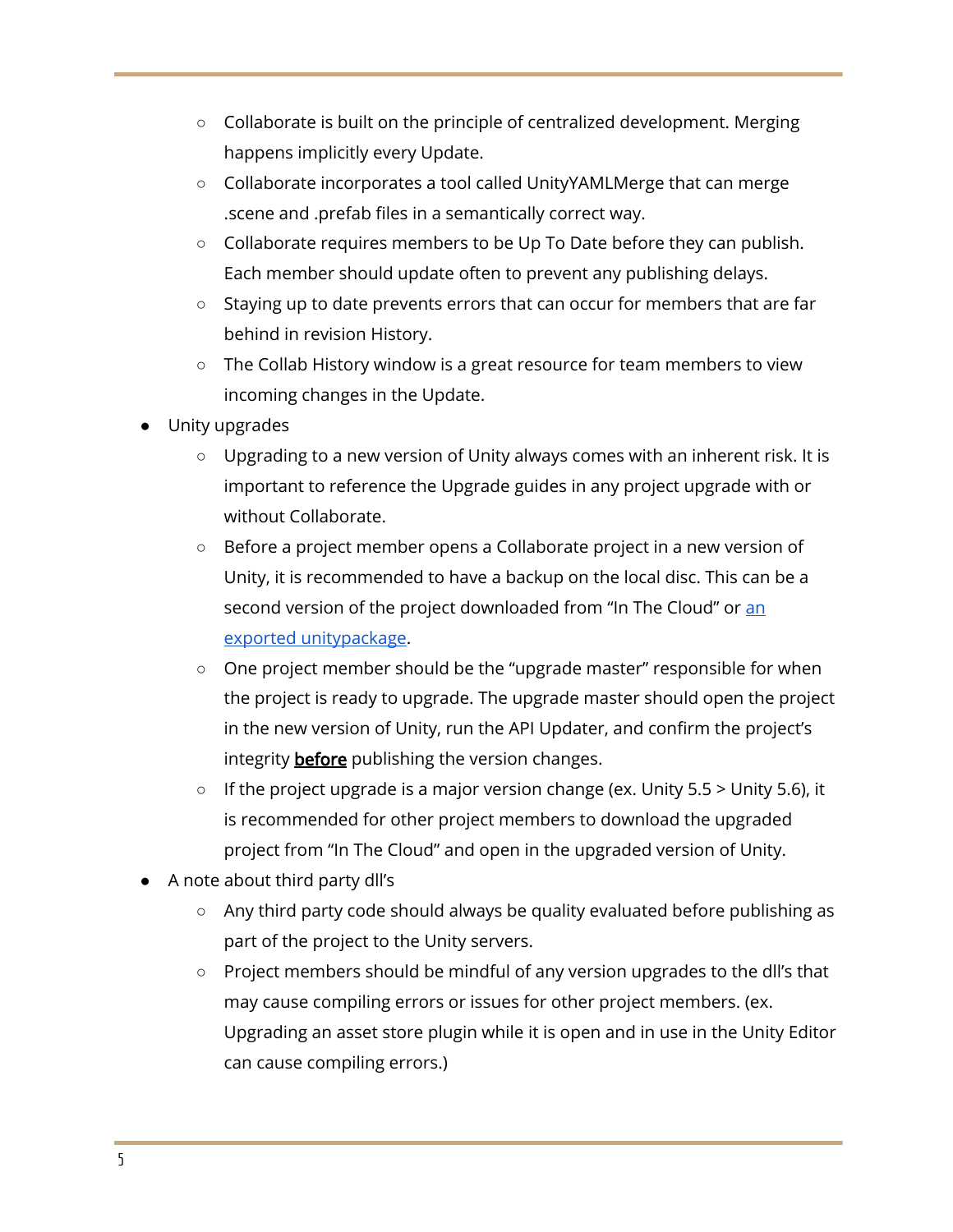TIP: The Unity Editor does not currently warn when projects downloaded from In The Cloud have been edited in a different version. Make sure projects are opened in the appropriate version.

## Always Connected

Collaborate is cloud-based and requires a strong, stable connection to function properly and ensure project members maintain access to all of Collaborate's team features. Collaborate must check for revisions often for members to keep the local copy in sync with the Unity servers.

Collaborate has a separate Network Reporter tool for project members to use in order to help identify more precisely what is happening on the network and if there is an issue. Visit [this](http://public.cloud.unity3d.com/network_reporter/) link to see the instructions on how to download and use the tool.

TIP: A good rule of thumb for network latency is <300ms range for Amazon S3 as seen by <https://cloudharmony.com/speedtest-for-aws>.

### Collab Ignore

Collaborate uses .collabignore to define files intentionally not sync'd. These files are *ignored* by Collaborate in the same way git ignores those files specified in a gitignore file.

- Certain files and directories are ignored by default while others can never be ignored. All team members should be familiar with these settings by visiting the Collaborate Ignore section of the Unity [Manual.](https://docs.unity3d.com/2017.1/Documentation/Manual/UnityCollaborateIgnoreFiles.html)
- Assets can be added to the .collabignore file at any time. After making local edits to the .collabignore file, members will need to restart the Unity Editor for the change to to take effect.
- Situations to consider adding an asset to the ignore file include: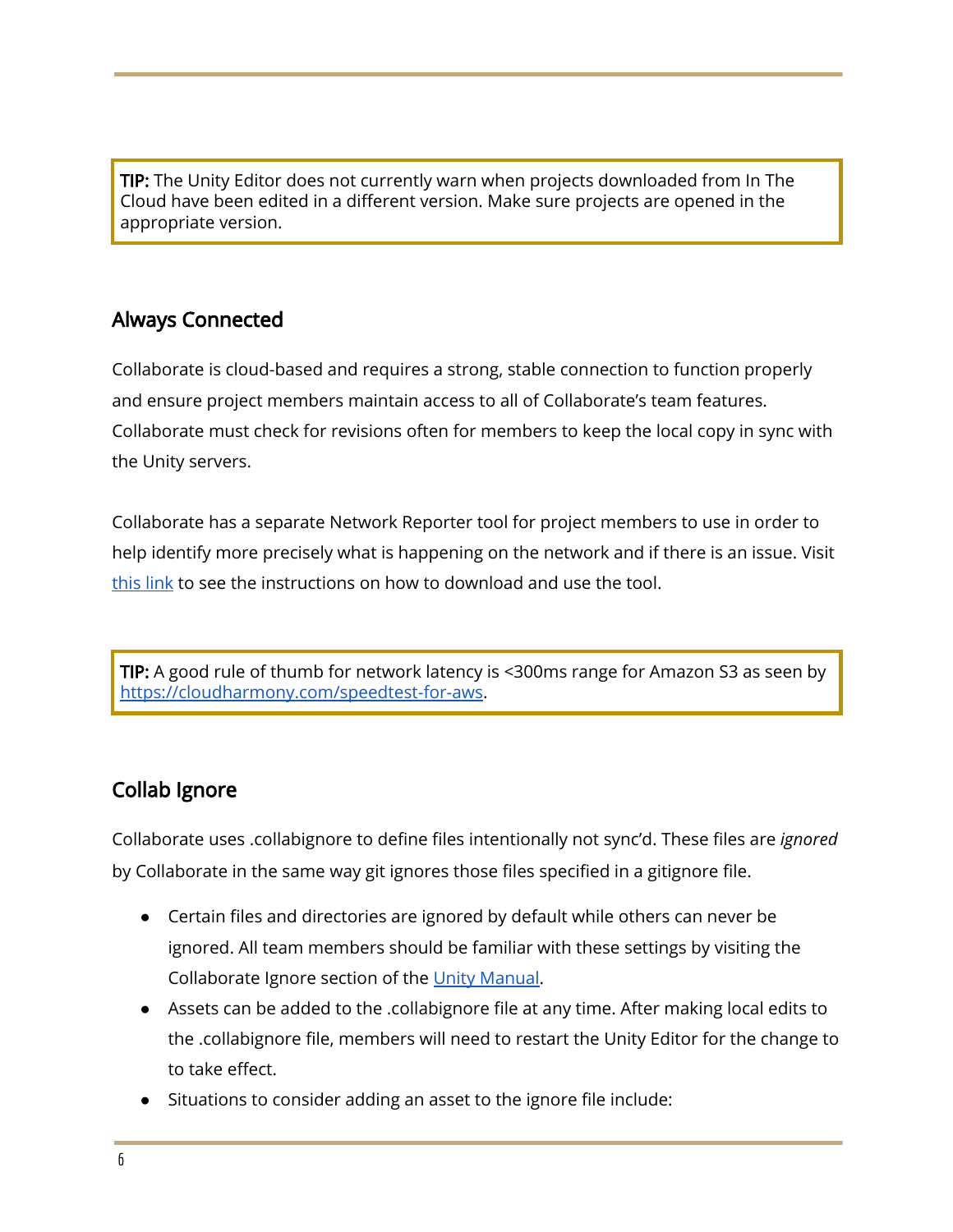- Recomputed assets. If a material, shader, mesh, or lighting is recomputed every time the scene enters Play mode, teams should consider adding the asset to the .collabignore file after the initial sync.
- Assets that are 100% complete. This can be an easy way to "lock" an asset and prevent accidental changes to a completed task.
- Large textures. After an initial sync, add large textures to the .collabignore file to reduce Update times.
- Members can use the "All Excluded" filter in the Project window to quickly see which assets have been added to the .collabignore file. Note: The Project window must be set to the ["two-column"](https://docs.unity3d.com/2017.1/Documentation/Manual/ProjectView.html) layout in order to see filters.

#### Go back to…, Restore, and Revert

Collaborate offers three powerful tools to assist members in controlling the "current" revision of a project. Go back to... and Restore in the Collab History window provide access to previous revisions, while Revert in the Collab Toolbar and Asset menu allows members to access individual local file changes. Understanding a few key principles can help members use these tools effectively.

- Go back to...
	- While the action is referred to as "Go back" or "Rollback" Collaborate is still forward linear development. Rather than actually "going back" the changes in the revision selected to "roll back" to are brought to the head of the project. Therefore "reverting" any changes will merely revert it back to the most forward state.
	- Because Collaborate is "forward only" development, it can be difficult to remember what revision members have chosen to "roll back" to. When using the "Go back to…" feature, be sure to remember what revision number you selected. The revision number can be found in small blue print immediately to the left of the revision text.
	- To avoid merge conflicts, all team members should make sure they are up to date and there are no pending changes before using "Go back to…"
	- Members should remember, the "roll back" changes are treated as a Publish and are seen as local (unpublished) changes until then.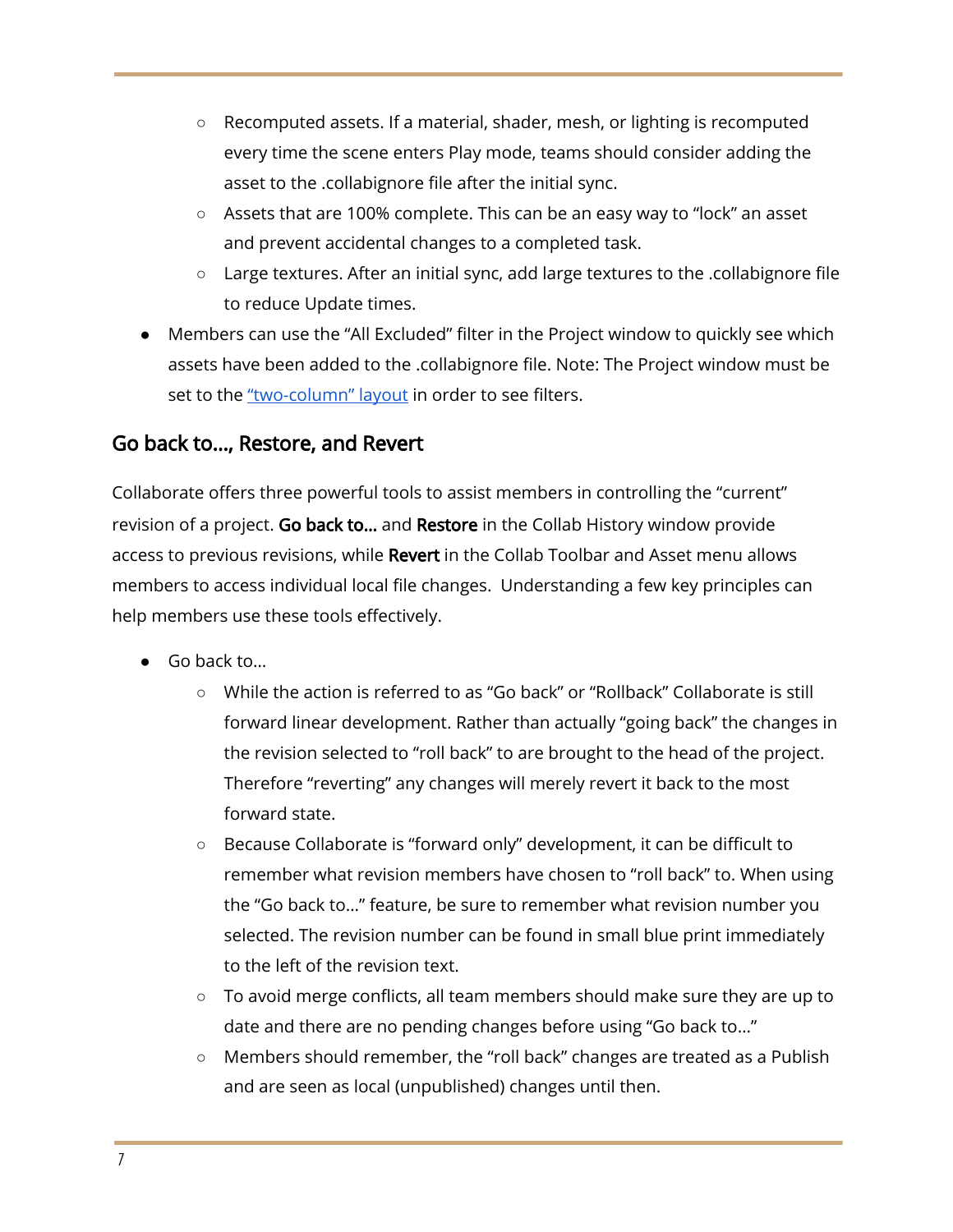- Restore
	- Restore will discard all unpublished changes on every file. There is no new Publish needed. Restore is a useful tool for "resetting" a local repository back to the last synced revision.
- **Revert** 
	- After making any change to an asset, members are able to use the Revert button from the Collab Toolbar to revert an asset back to it's state on the Unity servers. This is incredibly useful for prototyping, balancing, and experimenting with an asset's settings.
	- Because revert brings an asset back to it's state on the Unity server, new files that have recently been added or created cannot be reverted. However, recently deleted assets can be reverted if the delete has not been published.
	- After a merge conflict resolution, if a member has selected "Choose mine", revert will bring the asset to the "Choose theirs" state. It is important to Publish any conflict resolution changes immediately before continuing work.
	- Revert is not available in the Collab Toolbar for individual files if an Update is pending. Members can still access Revert by using the Assets>Collaborate menu.

### Parallel development within the project

Collaborate defines parallel development as two or more members working on a single project, at the same time. While parallel development can be a very rapid, positive solution for teams, there are some considerations when working with Collaborate.

- Scenes
	- $\circ$  It is always a suggestion to work in separate scenes whenever possible.
	- Sometimes it is beneficial or even critical for members to work in the same scene together, Collaborate uses Unity's [YAMLMerge](https://docs.unity3d.com/Manual/SmartMerge.html) tool to smartly merge changes. The Smart Merge tool uses the premerge parameters.
	- It is always recommended to confirm the merge was successful and as expected before continuing work.
- In-Progress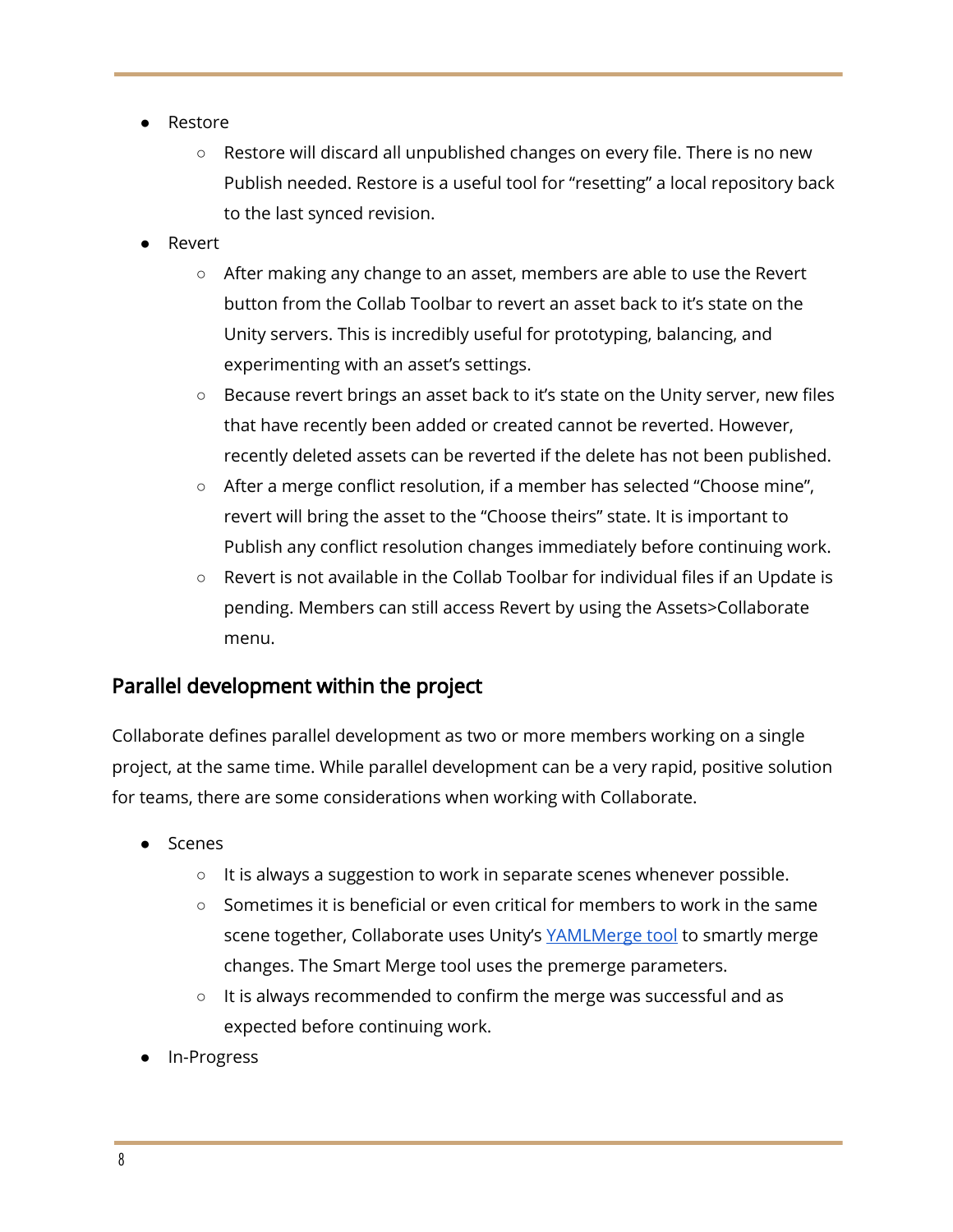- Members can use the In-Progress feature of Collaborate to know when other members have unpublished changes on a Scene or Prefab.
- A small icon will appear on the Scene asset in the Project window to notify other members someone is working on the Scene.
- Members can also manage In-Progress assets via the Collaborate dashboard. Members can easily see who is currently editing and which Scenes and Prefabs are being worked on.
- In an open scene, the icon also appears at the top of the Hierarchy window. Members can hover over the icon to display the usernames of the member or members with unpublished changes.
- Prefabs will also show a small icon on the asset in the Project window and in the Inspector.
- Prefab instances will not display the icon as they are now Game Objects in a scene and not the Prefab asset.
- Partial Publish
	- Partial Publish provides members a safe alternative to working in a scene or prefab with other members outstanding changes. With partial publish, members are able to publish an individual or small selection of changes, such as those to a scene they are done working in, without publishing everything.

Problems solved with Parallel development:

Teams may choose parallel development for the bulk of their development cycle. Often members do not need to work in the same space, even within a single project, and work can continue on multiple features at the same time.

TIP: Communication is key in any project with any team, but even more so with parallel development.

#### Centralized development as a service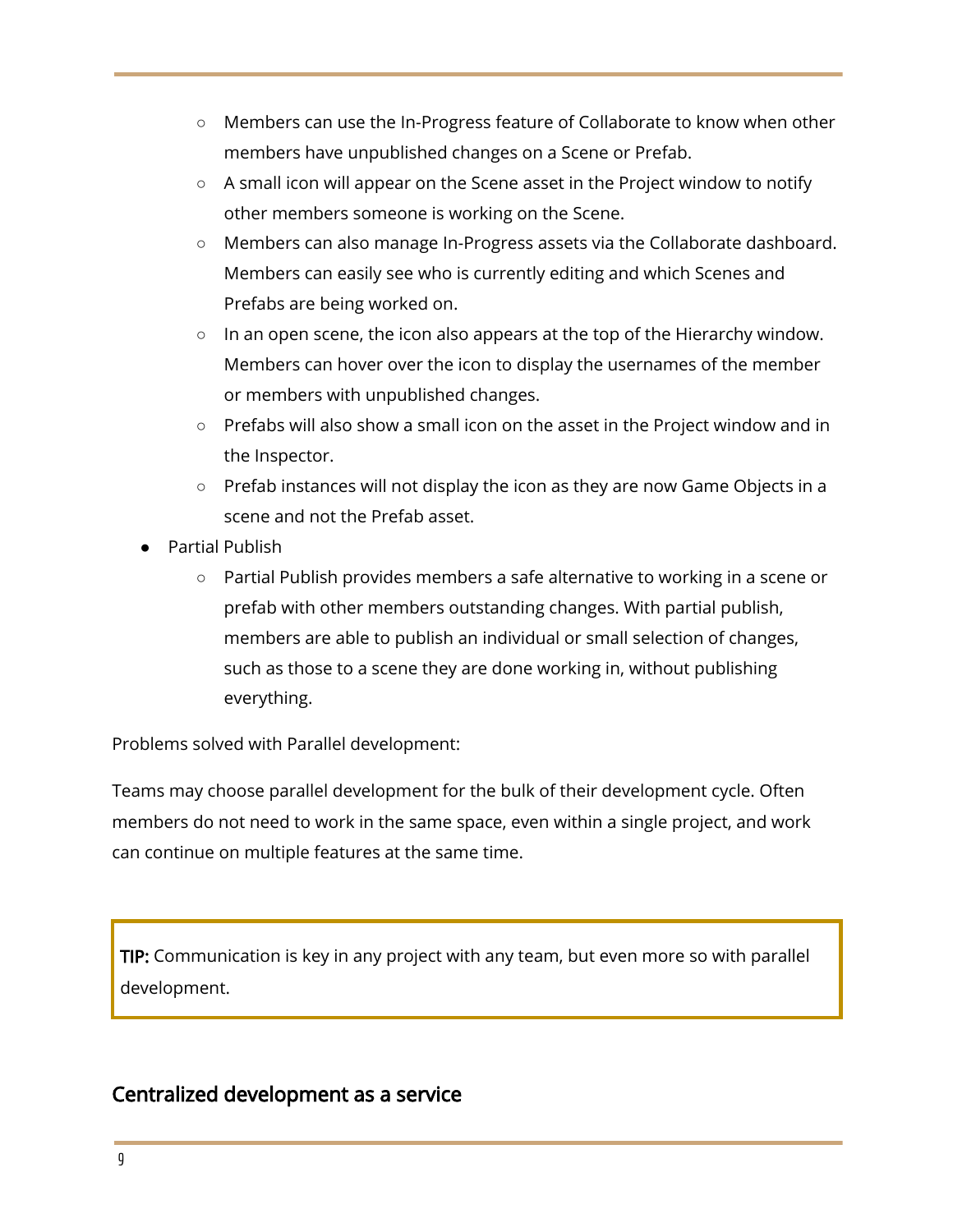Collaborate is founded on the principle of centralized development. In other words, it is based on the idea that there is a single "central" copy of the project (on the Unity servers) and members publish changes to this copy. This simplifies version control and workflow to three basic steps:

- Update to any changes that exist pending on the Unity servers
- Make changes locally
- Publish changes back to the central copy for other members to see

It is important to point out, merging happens implicitly every Update. This is critical to remember when working with certain asset types and multiple project members.

- Scenes and Best practices
	- When making changes to the same scene at the same time, it is absolutely critical for members to communicate. Members should use In-Progress and Publish messages in combination with team communication.
	- Keep Scene organization simple and easy to adhere to. Members will easily be able to spot oddities or unwanted merging if the Scene organization is simple.
- Prefabs and Best practices
	- Making concurrent changes to Prefabs should follow the same safety guidelines as working with scenes.
	- Members are encouraged to create new specialized Prefabs rather than specializing prefab instances. This practice will allow for In-Progress to track any uncommitted changes from other project members.
- **Partial Publish** 
	- Members can use this feature to avoid large publishes and keep the project as up to date as possible. Keep in mind, each publish should be a self contained unit.

### Project and team size considerations

Project size 10-15 GB Team size  $\sim$  7 people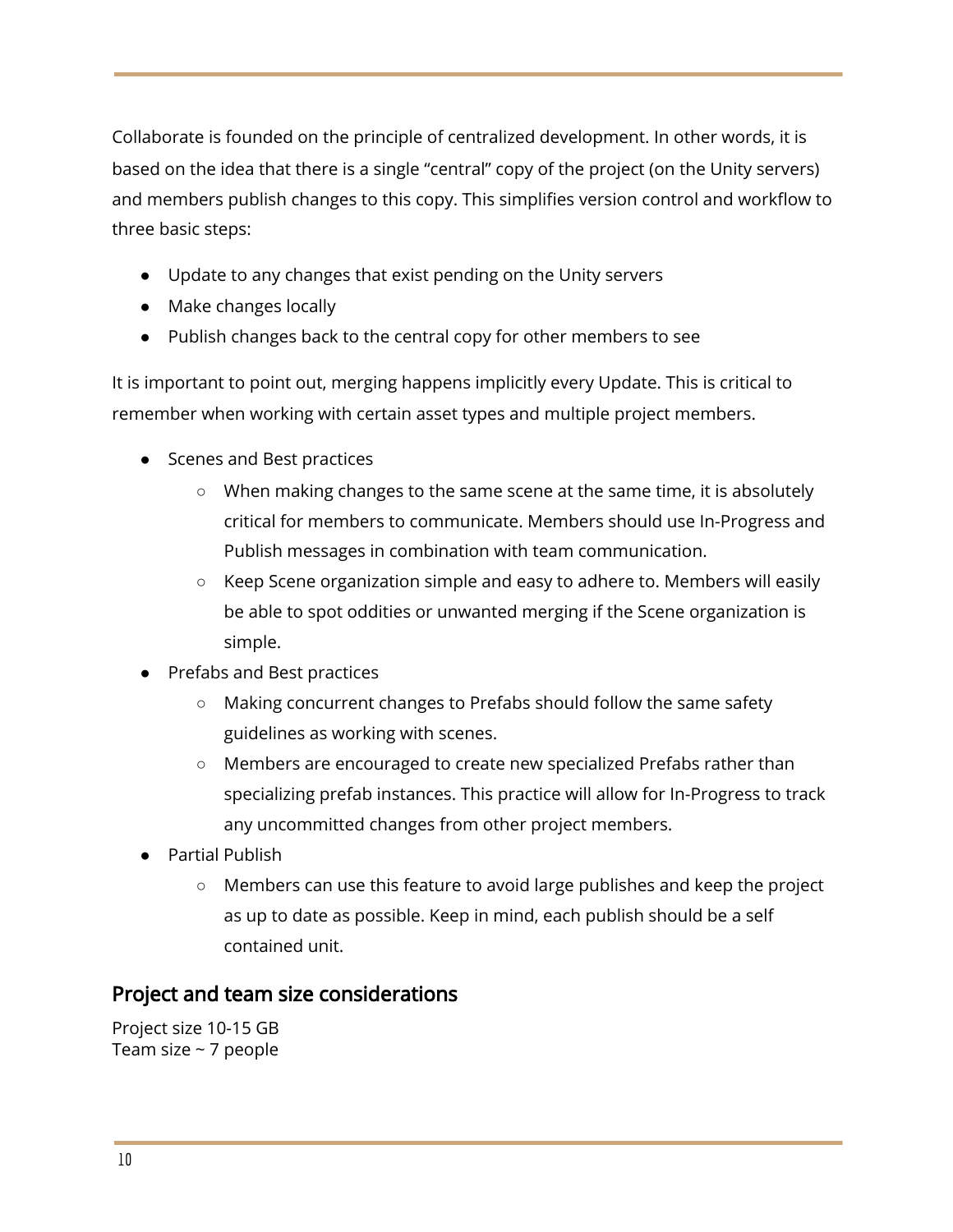# Merge Matrix

| Move or<br>Rename/Edit   | User 1 moves or renames the asset.<br>User 2 edits the asset.<br>After User 2 updates the move should happen successfully and<br>there should be a pending Publish with the edit.                                                                                                                                                                                                                 |
|--------------------------|---------------------------------------------------------------------------------------------------------------------------------------------------------------------------------------------------------------------------------------------------------------------------------------------------------------------------------------------------------------------------------------------------|
| Edit/Delete              | User 1 edits the asset.<br>User 2 deletes the asset.<br>The result will be a merge conflict. The options will be to Choose<br>theirs (the edits) or Choose mine (the delete).                                                                                                                                                                                                                     |
| Move or<br>Rename/Delete | User 1 moves or renames the asset.<br>User 2 deletes the asset.<br>Current behavior, although not ideal, the move will be processed at<br>the Update. There will be a pending Publish with an Add/Delete.<br>This is the meta file resolving. Note: Because this process has a<br>delay in synchronizing the relevant .meta with its asset file. It is a<br>risky behavior and should be avoided. |
| Divergent move           | User 1 moves or renames the asset.<br>User 2 moves or renames the asset to somewhere or something<br>else.<br>Current behavior will auto-resolve to select User 1's rename/move.                                                                                                                                                                                                                  |
| Cycle move               | User 1 moves Assets/folder1 to Assets/folder2/folder1<br>User 2 moves Assets/folder2 to Assets/folder1/folder 2<br>Current behavior will auto-resolve this to<br>Assets/folder2/folder1/folder2. To correct the hierarchy, move the<br>nested folder1/folder2 to the root Assets/ and delete the<br>Assets/folder2                                                                                |
| Move/add                 | User 1 moves assetA to folder1.<br>User 2 adds assetA to folder1.<br>Current behavior will create a "file missing" error. Dismissing the<br>error you can Choose mine or Choose theirs, but this will overwrite<br>the other asset.                                                                                                                                                               |
| Added evil twin          | User 1 moves an asset to a specific location.<br>User 2 add an asset of the same name to that same location.<br>Collaborate currently does not support this and one machine will<br>be out of sync with the server repro. Please contact support for this<br>scenario.                                                                                                                            |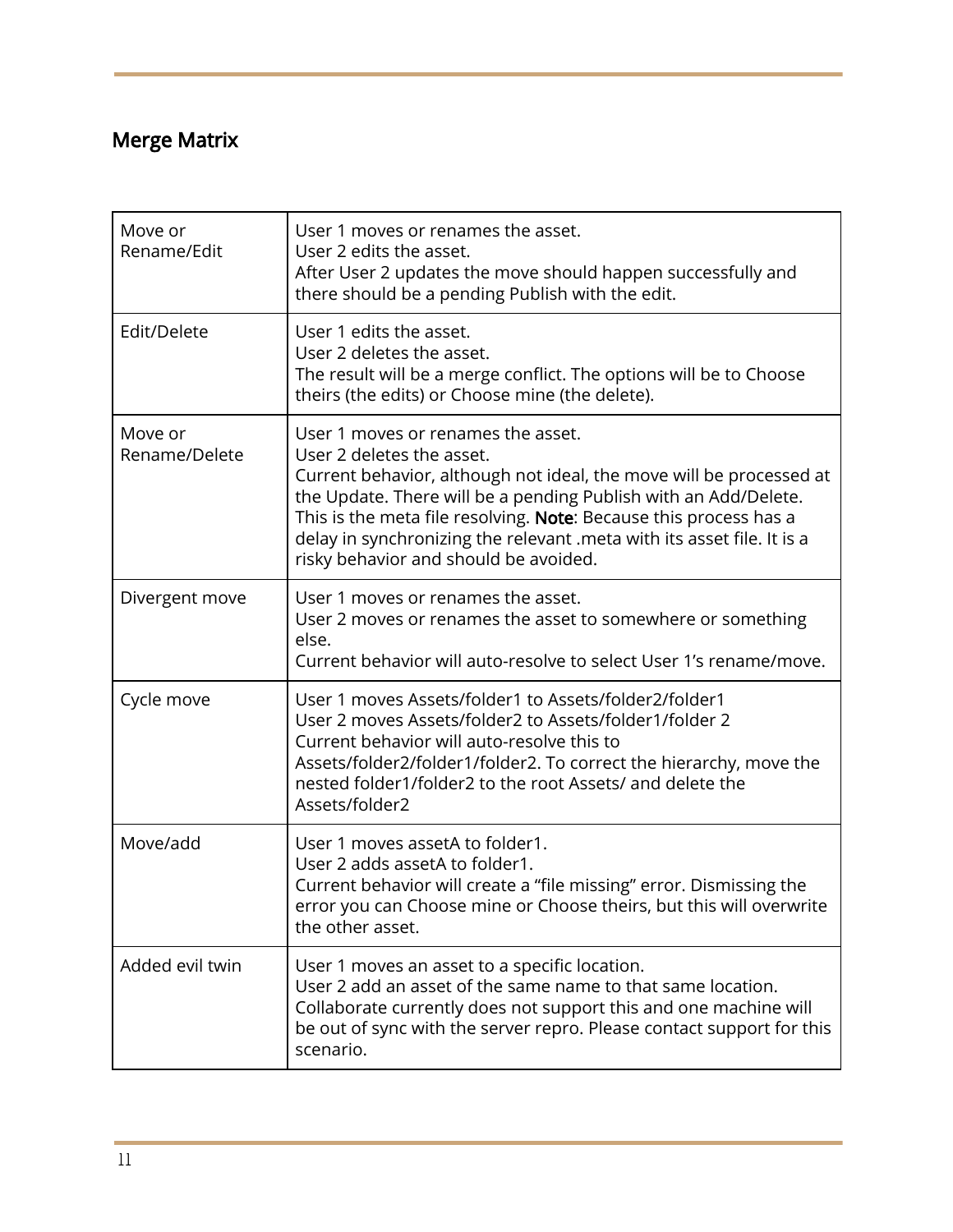### Collaborate LOVES inch-pebble development!

Check-in project changes very often to Collaborate. Keep each publish a self-contained small and easy to understand set of changes (hence inch and pebble!).

#### Collaborate best practices

- NEVER use more than one instance of Unity Editor at a time. Collaborate reads from one javascript package location and this can cause many odd behaviors and errors.
- Pick a naming convention and stick to it.
	- Avoid changing file or directory names if possible.
	- If members need to rename a folder of file, be sure the asset is up to date and then rename the file as a separate publish. Be sure all project members update the change before working on the asset.
- Pick a project structure and stick to it
	- Keep it simple and keep it consistent.
	- Projects, Scenes, and Scripts should all follow a similar structure. This consistency will make it easier to spot any errors in your project.
	- Avoid moving folders and files, especially those with large contents or dependencies, if possible.
	- If members need to move a folder containing assets. Each member should publish all changes and update before the re-structure is published. All users should be up to date after the change before continuing work.
- Use descriptive, logical Publish messages
	- $\circ$  Each Publish message should exactly describe what is in each Publish. Smaller, concise publishes can have smaller, concise messages.
- Use each Publish as a sensible unit
	- This promotes thoughtful, agile development.
	- Small unit publishes set up clear milestone and task tracking.
	- Test planning and implementation becomes faster and easier.
- Stay on top of Updates
	- Updates tend to be riskier if the local repository is behind or the number of changes is large.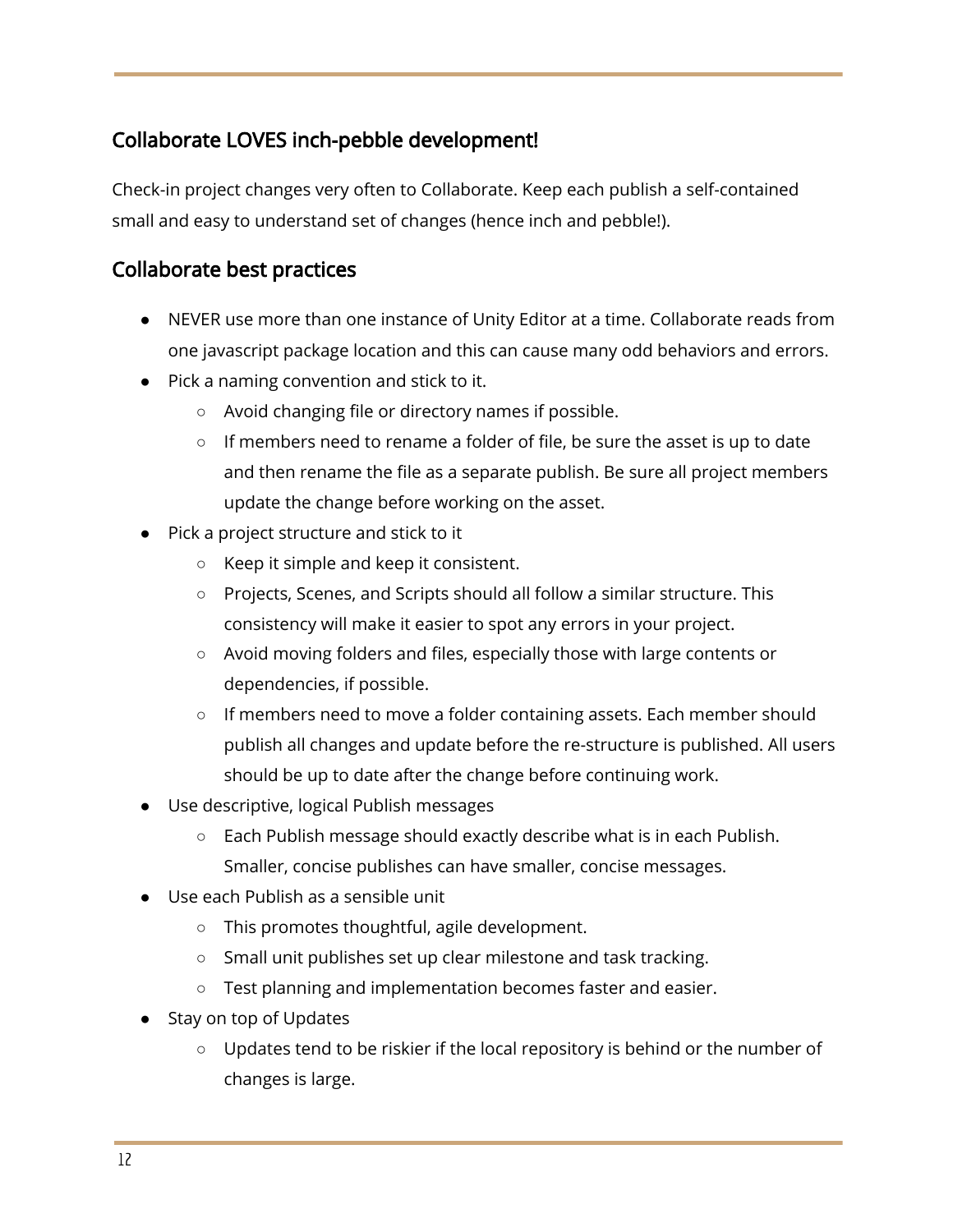- Publish your changes frequently
- Be mindful of generated asset types. They may be good candidates for .collabignore
	- This includes lighting. Turn auto generation off and have one team member responsible for light baking.
- Be mindful of OS differences
	- Some operating systems are case-sensitive while other are not. In your naming scheme, keep this in mind if project members are working on different operating systems.
- Pick a merge tool and stick to it as a team
	- Collaborate works with external merge tools to resolve merge conflicts. Each merge tool treats certain cases (ie. line number differences) differently. Project members should use the same merge tool to avoid inconsistencies. Collaborate integrates well with Apple File Merge, Beyond Compare 4, SourceGear DiffMerge, TkDiff, and WinMerge.

## Current Limitations and remarks

- The Collaborate web dashboard is a fantastic tool. Access it via the "Go to Dashboard" link in the Services window and use it frequently.
	- See your publish timeline and which files were changed when.
	- Download individual assets in their previous versions.
	- See the project's current storage usage.
	- Quickly see and manage the In-Progress assets
	- Easily get in touch with Collaborate's Support team if you run into issues.
- Collaborate promotes trunk-based development practices
	- No branches is by design
	- Promotes thoughtful publishes
	- Promotes continuous integration and testing
- Collab Event Logs
	- If you would like to enable extra logging either for debugging purposes, troubleshooting, or reporting a bug. **Launch Unity from [command](https://docs.unity3d.com/Manual/CommandLineArguments.html) line** with the argument -enableCollabEventLogs
- How to submit a bug